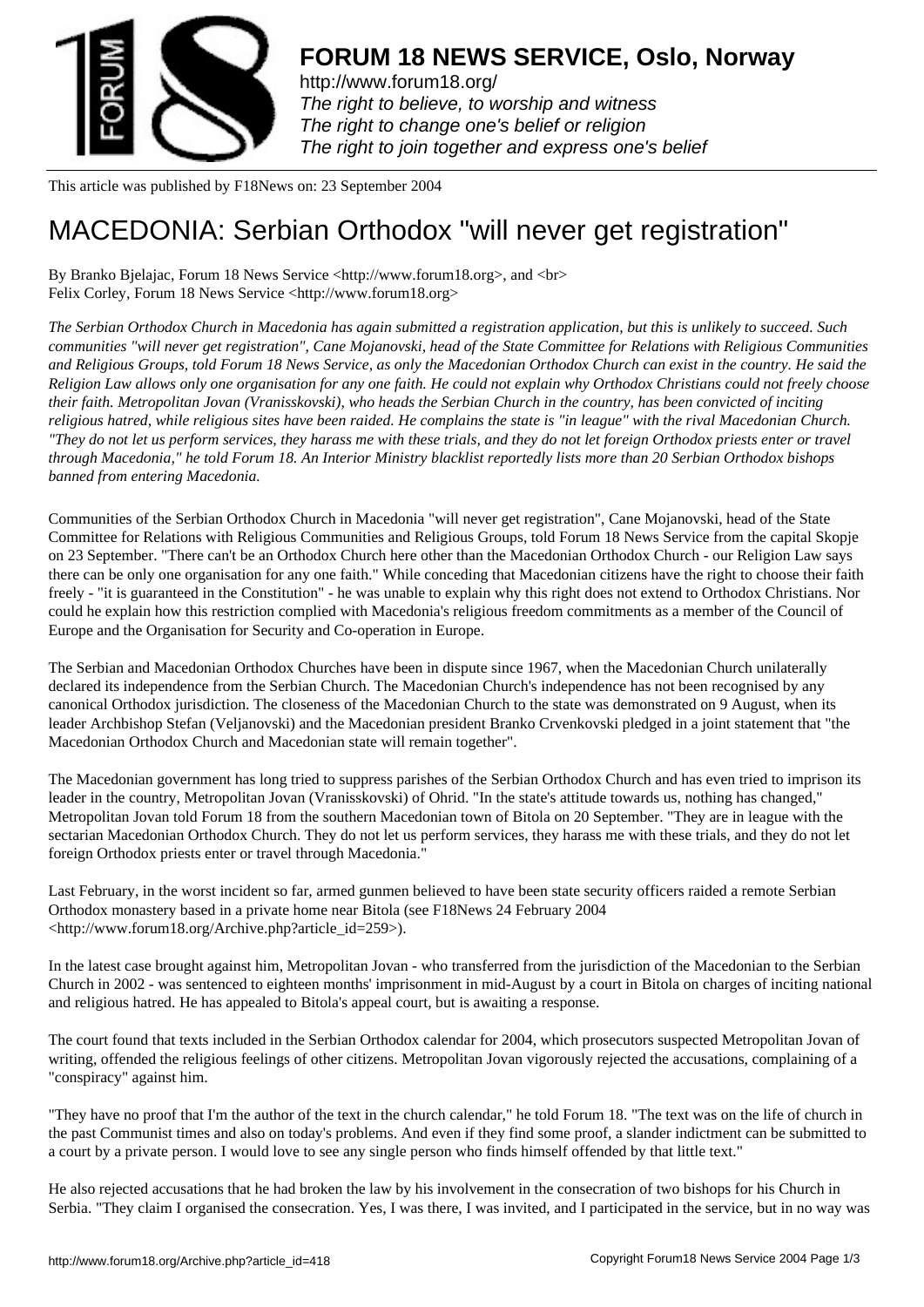He said prosecutors also objected to a service he held in a private home in January. "There is no law against performing a religious service in a private apartment," he insisted to Forum 18. "There is a law in Macedonia that protects privacy of your home. I fail to see how I support and engage in national and religious hatred."

Metropolitan Jovan faces a separate legal case on allegations that he embezzled 57,000 Euros designated for the reconstruction of the church in Veles while he was still serving as a bishop of the Macedonian Church. He was released by Veles court, but the prosecutor appealed to the court in Skopje and this court has decided to re-open the trial.

The Serbian Orthodox Church in Macedonia has repeatedly sought registration with the State Committee for Relations with Religious Communities and Religious Groups. "We submitted our latest submission one month ago and are still waiting for their response," Metropolitan Jovan told Forum 18. "We submitted 90 signatures and wrote that if they require 900, they need to give us one day. And if they require 9,000 they need to give us three days. But they are still silent."

Mojanovski of the State Committee confirmed to Forum 18 that his committee had received the application, though he said it arrived "ten or twelve days ago". He said the committee would respond to the application "within the legal period of 30 days from the date of arrival". "The reply will be based on law," he insisted. He declined to say how his Committee will respond to the application, but his clear statement that no other Orthodox jurisdictions will be allowed to register indicates that the application will be rejected.

Despite the many problems, Metropolitan Jovan expressed slight optimism about the situation for his Church. "There is one sign they are letting us perform services in Macedonia," he told Forum 18. "Recently we celebrated breaking the ground for a new monastery in a village near here. Among the 400 people present were Greek Metropolitan Ignatius of Volos, Bulgarian Bishop Kiril of Varna, and a priest from Serbia."

However, the ceremony evoked hostile reactions in "all the newspapers", Metropolitan Jovan reported, while on his return to Greece, Metropolitan Ignatius had difficulties with the Macedonian border police. "They asked him why he was wearing a 'working suit'. He responded to them that it is a suit of 'freedom'. They held him for a half an hour before letting him return home." Jovan reported that Bishop Kiril had encountered problems entering Macedonia, with the border police telling him that he should not visit Bitola. "He responded that he would go wherever he wanted to go, and finally they let him pass and enter the country."

The Greek and Bulgarian bishops went through border formalities in their clerical vestments, but the Serbian priest tried to avoid problems by changing into civilian clothes before crossing. "I clearly remember that only this summer, Macedonian President Crvenkovski promised that clergy will have freedom to travel wherever they desire," Metropolitan Jovan noted.

The Macedonian border police have long obstructed foreign Orthodox clergy from entering Macedonia in clerical robes, but this obstruction appears to have widened. Fr Sava (Janjic) of the Serbian Orthodox Church in Kosovo told Forum 18 on 21 September that earlier that day the Macedonian border police at the Djeneral Jankovic crossing point had turned back Bishop Artemije (Radosavljevic) of Raska and Prizren and Fr Simeon (Vilovski), abbot of Banjska Monastery, telling them that "Bishop Artemije is not permitted to enter or transit through FYR Macedonia". Both were intending to transit through Macedonia on their way to Greece.

When Bishop Artemije asked whether the ban was the result of an official decision or the personal position of the duty border chief, the officers showed him a written order from the Macedonian Interior Ministry, which declared that "at the request of the Macedonian Orthodox Church, the Interior Ministry of Macedonia has decided to prohibit entry and transit through Macedonia to the persons named on the attached list". According to Bishop Artemije, the list includes the names of at least 20 Serbian Orthodox bishops.

"This unprecedented decision by state officials of FYR Macedonia made on the basis of an explicit request by the so-called Macedonian Orthodox Church represents direct evidence that state officials in Skopje are rendering discriminatory decisions without any legal basis, and doing so at the request of the schismatic bishops of the so-called Macedonian Orthodox Church," the Raska and Prizren diocese complained. "Such a decision and the existence of a blacklist of bishops who are prohibited to transit through FYR Macedonia solely because of their religious and ethnic affiliation is not only contrary to the laws of FYR Macedonia but represents a gross violation of international human and religious rights conventions."

Interior Ministry spokesperson Goran Pavlovski initially denied to Forum 18 that such an Interior Ministry order existed. "What Mr Artemije claimed was untrue - the order does not exist," he told Forum 18 from Skopje on 23 September. However, on further questioning he conceded that his Ministry had issued an order, not on 2 June 2004 as Bishop Artemije had reported but on 2 June 2003, banning the entry into Macedonia of foreigners wearing uniform without an invitation from a valid government department or institution.

"Would your border guards allow foreign soldiers or police officers into your country wearing uniform?" he asked Forum 18. He failed to see any distinction between foreign law enforcement officers who work for a government and clergy. But he insisted this rule held for all faiths, "not just the Serbian, Greek or Bulgarian Orthodox".